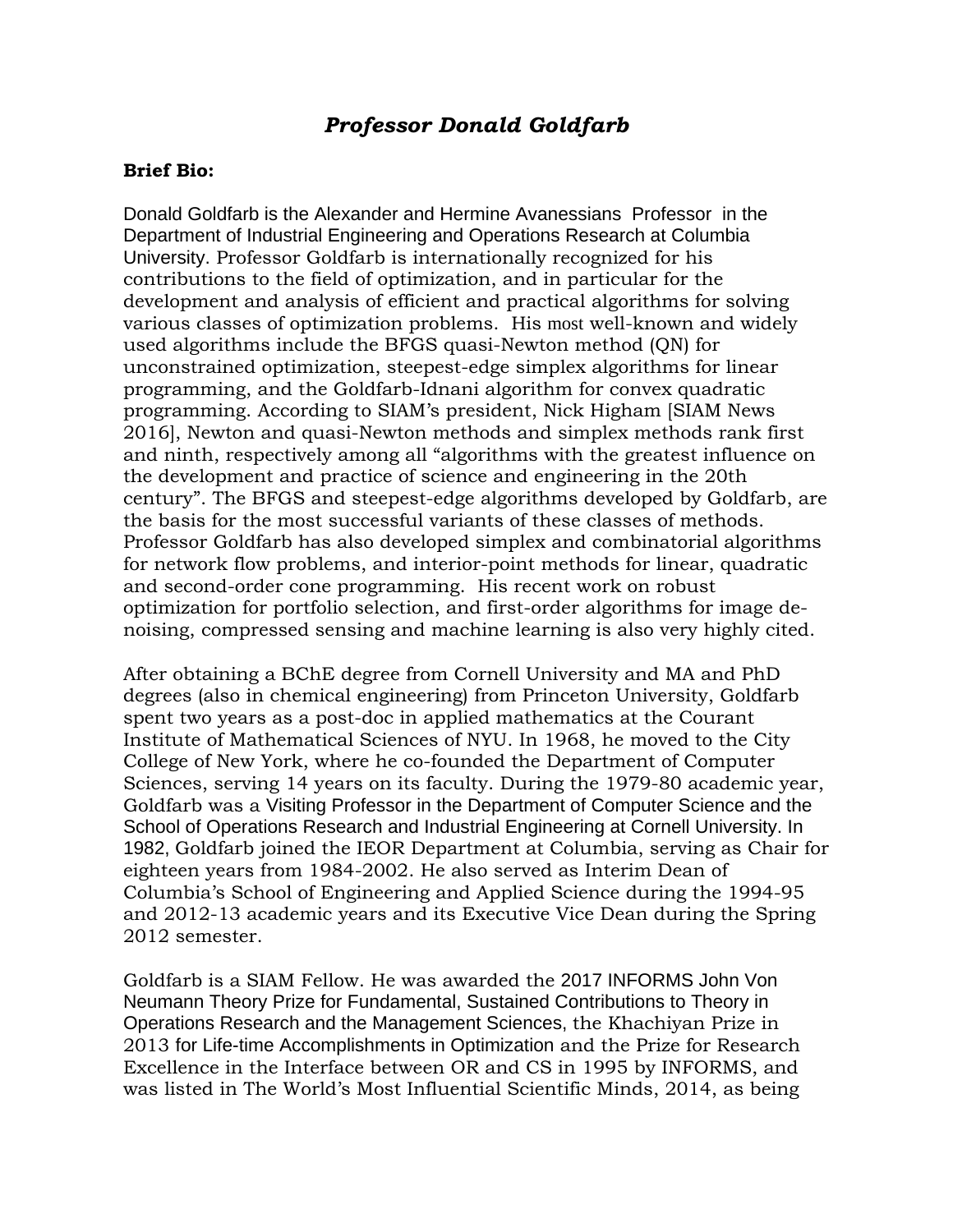among the 99 most cited mathematicians between 2002 and 2012. Goldfarb has served as an editor-in-chief of Mathematical Programming, an editor of the SIAM Journal on Numerical Analysis and the SIAM Journal on Optimization, and as an associate editor of Mathematics of Computation, Operations Research and Mathematical Programming Computation.

## **Current Research:**

Professor Goldfarb's current research interests are in the development of algorithms for optimization problems involving a huge number of variables and an enormous amount of data typical of problems that arise in statistical machine learning. Because of the size and amount of data involved in these problems, a major focus of current research in this area has been on first-order and stochastic optimization methods. Initially, Goldfarb's research focused on convex models, such as empirical risk minimization with a logistic loss objective or on problems for which convex relaxations exist whose solutions give the solutions to the original problems with high probability. These problems include robust and stable principal component pursuit models, tensor completion models and inverse covariance selection models, among others.

In terms of algorithmic contributions, Goldfarb has developed fast alternating linearization methods, fast multiple-splitting methods, Bregman iterative algorithms, block-coordinate descent algorithms, proximal methods and conditional gradient (Frank-Wolfe) methods. All of these methods require only the computation of either gradients or subgradients and in many cases, through the use of splitting, involve subproblems that have closed-form solutions. Splitting is a technique that, by defining new variables, allows a complicated function to be decomposed into separate simpler functions and is a very powerful way of solving variational problems, problems in imaging, dictionary learning and other areas, as well as in statistical machine learning. Splitting is commonly used with the alternating direction method of multipliers (ADMM) and several of the above mentioned methods are related to ADMM.

Another focus of Goldfarb's research is the development of algorithms that take advantage of the structure, such as sparsity and group sparsity, low-rankness, and factorizability, inherent in the solutions to the problems of interest.

More recently, Goldfarb's research focus has shifted to stochastic methods, one of whose goals is trying to make use of the curvature of the objective function using only first-order computations. Specifically, he has developed stochastic block BFGS methods, stochastic variants of the Frank-Wolfe method and for nonconvex problems such as those that arise in deep neural network models, and damped BFGS methods. The block BFGS methods are an attempt to make as much use as possible of the information that has been obtained during a sequence of steps, each of which are only based on partial (stochastic) information. He has also developed adaptive